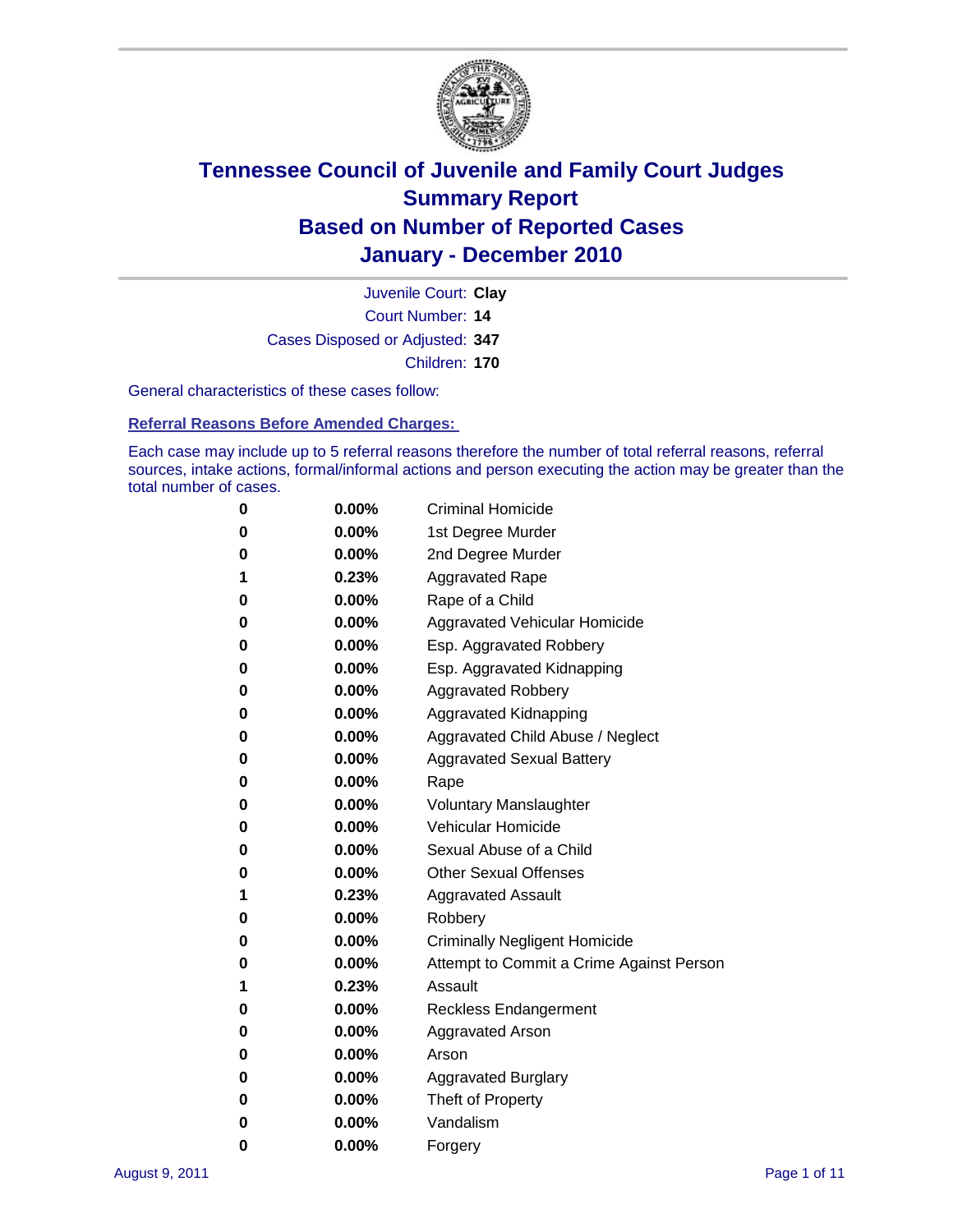

Court Number: **14** Juvenile Court: **Clay** Cases Disposed or Adjusted: **347** Children: **170**

#### **Referral Reasons Before Amended Charges:**

Each case may include up to 5 referral reasons therefore the number of total referral reasons, referral sources, intake actions, formal/informal actions and person executing the action may be greater than the total number of cases.

| $\pmb{0}$ | 0.00%    | <b>Worthless Checks</b>                                     |
|-----------|----------|-------------------------------------------------------------|
| 0         | 0.00%    | Illegal Possession / Fraudulent Use of Credit / Debit Cards |
| 0         | 0.00%    | <b>Burglary</b>                                             |
| 0         | 0.00%    | Unauthorized Use of a Vehicle                               |
| 0         | $0.00\%$ | <b>Cruelty to Animals</b>                                   |
| 0         | 0.00%    | Sale of Controlled Substances                               |
| 1         | 0.23%    | <b>Other Drug Offenses</b>                                  |
| 3         | 0.70%    | Possession of Controlled Substances                         |
| 0         | $0.00\%$ | <b>Criminal Attempt</b>                                     |
| 0         | 0.00%    | Carrying Weapons on School Property                         |
| 0         | $0.00\%$ | Unlawful Carrying / Possession of a Weapon                  |
| 0         | $0.00\%$ | <b>Evading Arrest</b>                                       |
| 0         | 0.00%    | Escape                                                      |
| 0         | $0.00\%$ | Driving Under Influence (DUI)                               |
| 2         | 0.46%    | Possession / Consumption of Alcohol                         |
| 0         | 0.00%    | Resisting Stop, Frisk, Halt, Arrest or Search               |
| 0         | 0.00%    | <b>Aggravated Criminal Trespass</b>                         |
| 0         | $0.00\%$ | Harassment                                                  |
| 0         | 0.00%    | Failure to Appear                                           |
| 0         | 0.00%    | Filing a False Police Report                                |
| 0         | 0.00%    | Criminal Impersonation                                      |
| 0         | $0.00\%$ | <b>Disorderly Conduct</b>                                   |
| 0         | $0.00\%$ | <b>Criminal Trespass</b>                                    |
| 0         | 0.00%    | Public Intoxication                                         |
| 0         | $0.00\%$ | Gambling                                                    |
| 103       | 23.90%   | <b>Traffic</b>                                              |
| 1         | 0.23%    | <b>Local Ordinances</b>                                     |
| 2         | 0.46%    | Violation of Wildlife Regulations                           |
| 0         | $0.00\%$ | Contempt of Court                                           |
| 3         | 0.70%    | Violation of Probation                                      |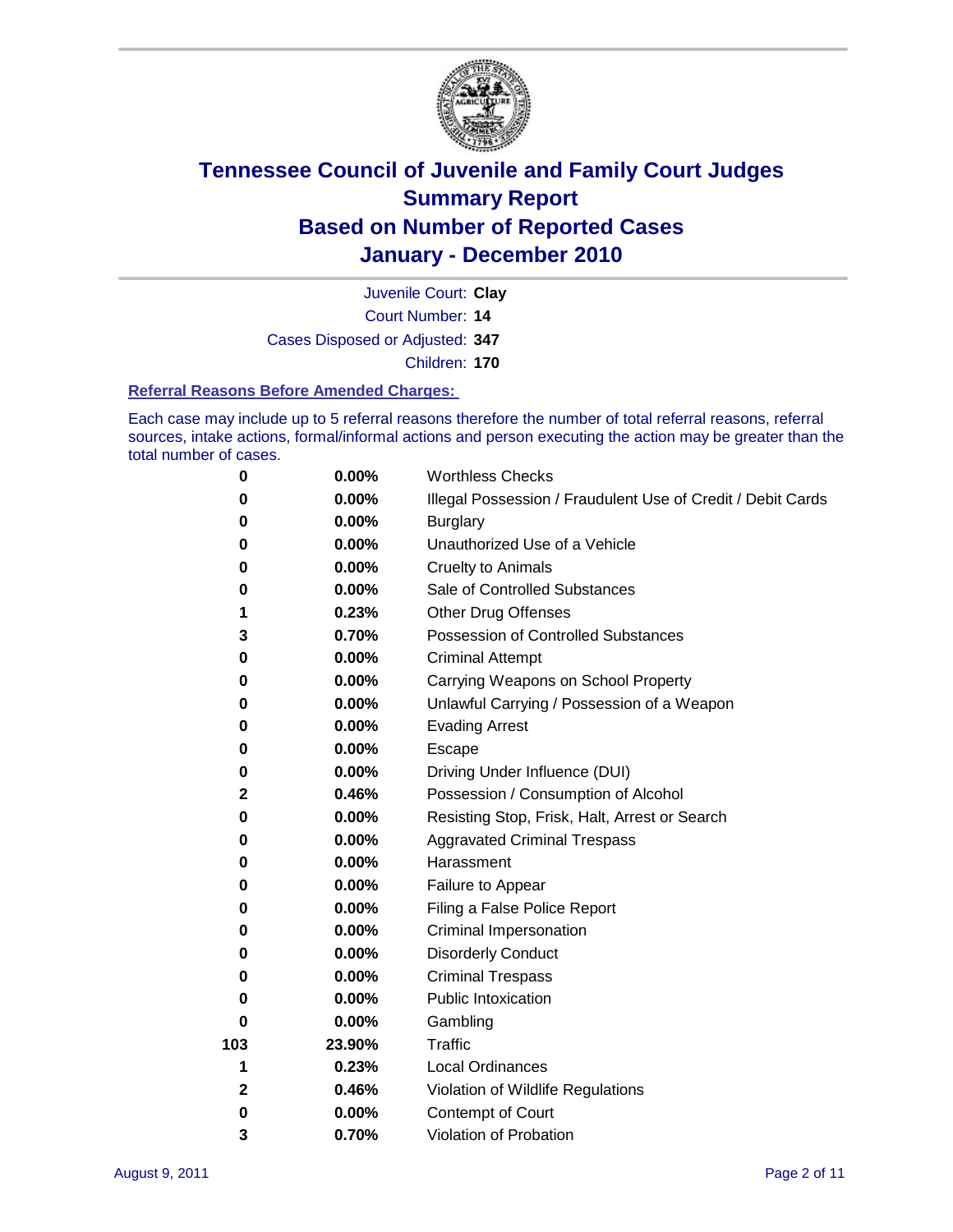

Court Number: **14** Juvenile Court: **Clay** Cases Disposed or Adjusted: **347** Children: **170**

#### **Referral Reasons Before Amended Charges:**

Each case may include up to 5 referral reasons therefore the number of total referral reasons, referral sources, intake actions, formal/informal actions and person executing the action may be greater than the total number of cases.

| 0   | 0.00%    | Violation of Aftercare                 |
|-----|----------|----------------------------------------|
| 4   | 0.93%    | Unruly Behavior                        |
| 39  | 9.05%    | Truancy                                |
| 1   | 0.23%    | In-State Runaway                       |
| 0   | $0.00\%$ | Out-of-State Runaway                   |
| 15  | 3.48%    | Possession of Tobacco Products         |
|     | 0.23%    | Violation of a Valid Court Order       |
| 0   | 0.00%    | Violation of Curfew                    |
| 0   | $0.00\%$ | Sexually Abused Child                  |
| 0   | 0.00%    | <b>Physically Abused Child</b>         |
| 9   | 2.09%    | Dependency / Neglect                   |
| 0   | $0.00\%$ | <b>Termination of Parental Rights</b>  |
|     | 0.23%    | <b>Violation of Pretrial Diversion</b> |
| 0   | 0.00%    | Violation of Informal Adjustment       |
| 181 | 42.00%   | <b>Judicial Review</b>                 |
| 53  | 12.30%   | <b>Administrative Review</b>           |
| 9   | 2.09%    | <b>Foster Care Review</b>              |
| 0   | $0.00\%$ | Custody                                |
| 0   | 0.00%    | Visitation                             |
| 0   | 0.00%    | Paternity / Legitimation               |
| 0   | 0.00%    | <b>Child Support</b>                   |
| 0   | 0.00%    | <b>Request for Medical Treatment</b>   |
| 0   | 0.00%    | <b>Consent to Marry</b>                |
| 0   | 0.00%    | Other                                  |
| 431 | 100.00%  | <b>Total Referrals</b>                 |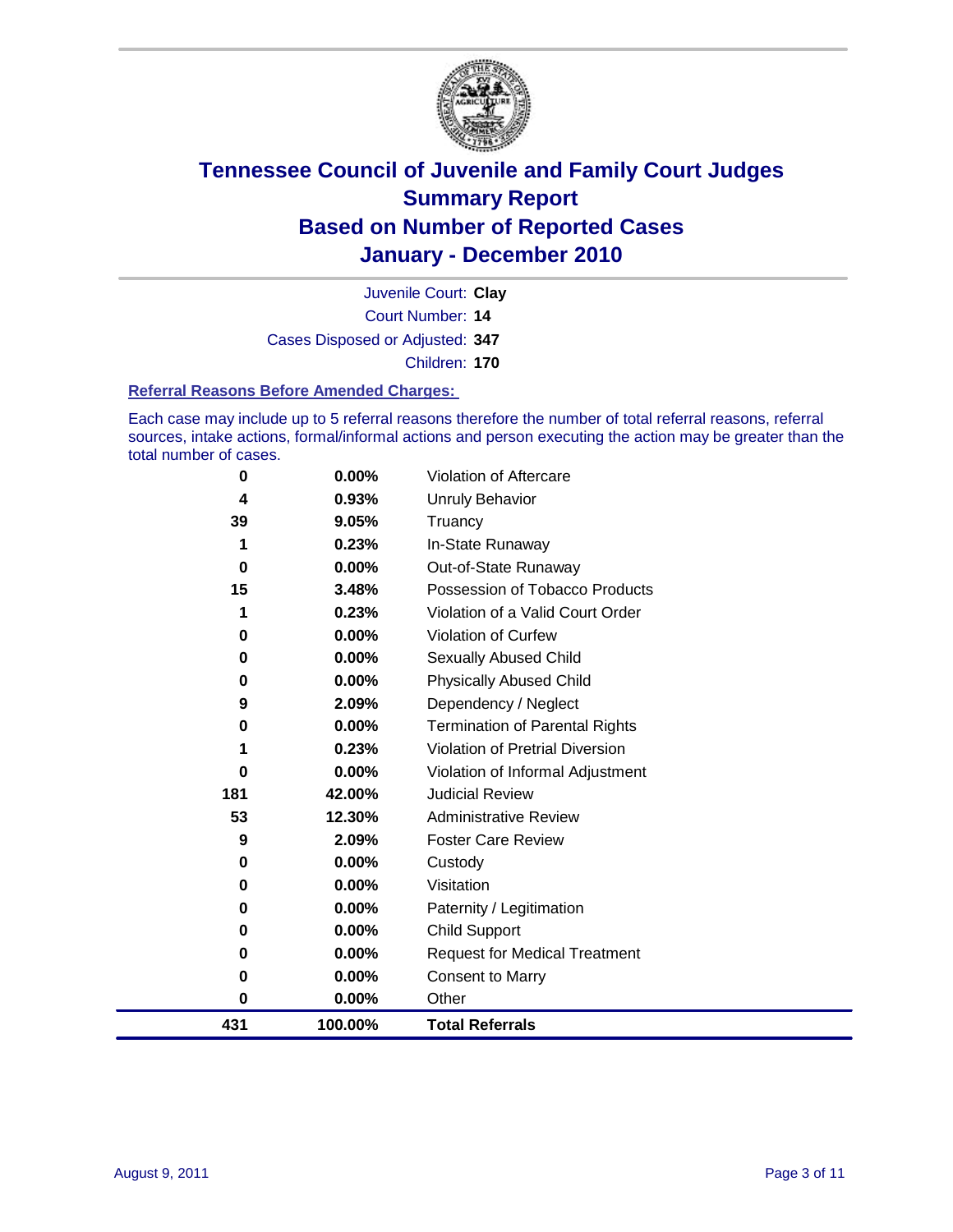

| Juvenile Court: Clay               |         |                                   |  |  |
|------------------------------------|---------|-----------------------------------|--|--|
| Court Number: 14                   |         |                                   |  |  |
| Cases Disposed or Adjusted: 347    |         |                                   |  |  |
|                                    |         | Children: 170                     |  |  |
| <b>Referral Sources: 1</b>         |         |                                   |  |  |
| 115                                | 26.68%  | <b>Law Enforcement</b>            |  |  |
| 3                                  | 0.70%   | Parents                           |  |  |
| 8                                  | 1.86%   | <b>Relatives</b>                  |  |  |
| $\bf{0}$                           | 0.00%   | Self                              |  |  |
| 44                                 | 10.21%  | School                            |  |  |
| $\bf{0}$                           | 0.00%   | <b>CSA</b>                        |  |  |
| 58                                 | 13.46%  | <b>DCS</b>                        |  |  |
| 0                                  | 0.00%   | Other State Department            |  |  |
| $\bf{0}$                           | 0.00%   | <b>District Attorney's Office</b> |  |  |
| 200                                | 46.40%  | <b>Court Staff</b>                |  |  |
| $\bf{0}$                           | 0.00%   | Social Agency                     |  |  |
| $\mathbf{2}$                       | 0.46%   | <b>Other Court</b>                |  |  |
| 1                                  | 0.23%   | Victim                            |  |  |
| 0                                  | 0.00%   | Child & Parent                    |  |  |
| 0                                  | 0.00%   | Hospital                          |  |  |
| 0                                  | 0.00%   | Unknown                           |  |  |
| $\pmb{0}$                          | 0.00%   | Other                             |  |  |
| 431                                | 100.00% | <b>Total Referral Sources</b>     |  |  |
| <b>Age of Child at Referral: 2</b> |         |                                   |  |  |
| $\Delta$                           | 24.71%  | Ages 10 and Under                 |  |  |

| 170 | 100.00%  | <b>Total Child Count</b> |
|-----|----------|--------------------------|
| 0   | $0.00\%$ | <b>Unknown</b>           |
| 0   | $0.00\%$ | Ages 19 and Over         |
| 58  | 34.12%   | Ages 17 through 18       |
| 51  | 30.00%   | Ages 15 through 16       |
| 9   | 5.29%    | Ages 13 through 14       |
| 10  | 5.88%    | Ages 11 through 12       |
| 42  | 24.71%   | Ages 10 and Under        |

<sup>1</sup> If different than number of Referral Reasons (431), verify accuracy of your court's data.

One child could be counted in multiple categories, verify accuracy of your court's data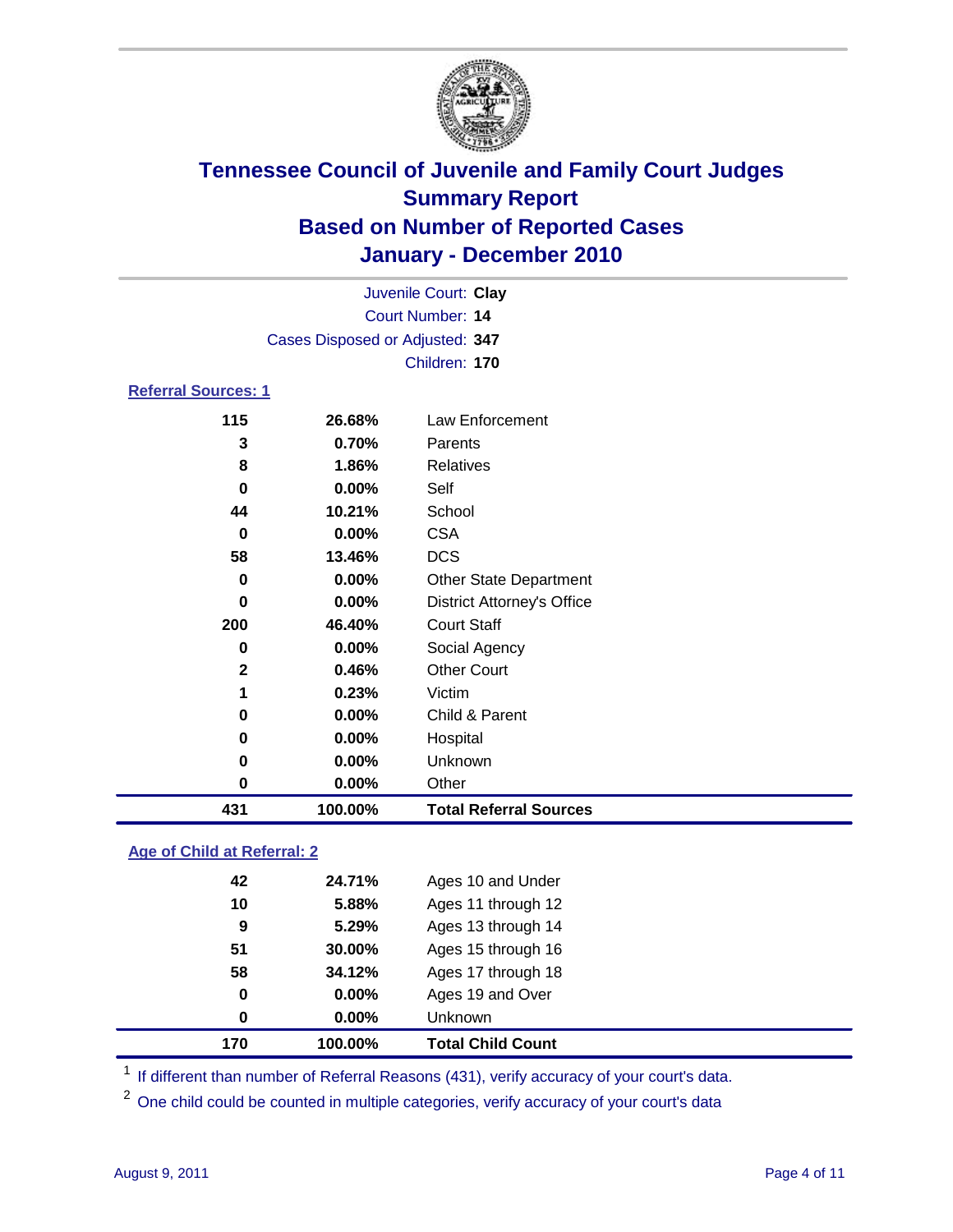

| Juvenile Court: Clay                    |                                 |                          |  |  |
|-----------------------------------------|---------------------------------|--------------------------|--|--|
| Court Number: 14                        |                                 |                          |  |  |
|                                         | Cases Disposed or Adjusted: 347 |                          |  |  |
|                                         |                                 | Children: 170            |  |  |
| Sex of Child: 1                         |                                 |                          |  |  |
| 103                                     | 60.59%                          | Male                     |  |  |
| 65                                      | 38.24%                          | Female                   |  |  |
| $\mathbf{2}$                            | 1.18%                           | Unknown                  |  |  |
| 170                                     | 100.00%                         | <b>Total Child Count</b> |  |  |
| Race of Child: 1                        |                                 |                          |  |  |
| 163                                     | 95.88%                          | White                    |  |  |
| 1                                       | 0.59%                           | African American         |  |  |
| 1                                       | 0.59%                           | Native American          |  |  |
| $\mathbf 0$                             | 0.00%                           | Asian                    |  |  |
| 1                                       | 0.59%                           | Mixed                    |  |  |
| 4                                       | 2.35%                           | Unknown                  |  |  |
| 170                                     | 100.00%                         | <b>Total Child Count</b> |  |  |
| <b>Hispanic Origin: 1</b>               |                                 |                          |  |  |
| $\overline{2}$                          | 1.18%                           | Yes                      |  |  |
| 165                                     | 97.06%                          | No                       |  |  |
| 3                                       | 1.76%                           | Unknown                  |  |  |
| 170                                     | 100.00%                         | <b>Total Child Count</b> |  |  |
| <b>School Enrollment of Children: 1</b> |                                 |                          |  |  |
| 134                                     | 78.82%                          | Yes                      |  |  |
| 20                                      | 11.76%                          | <b>No</b>                |  |  |
| 16                                      | 9.41%                           | Unknown                  |  |  |
| 170                                     | 100.00%                         | <b>Total Child Count</b> |  |  |

One child could be counted in multiple categories, verify accuracy of your court's data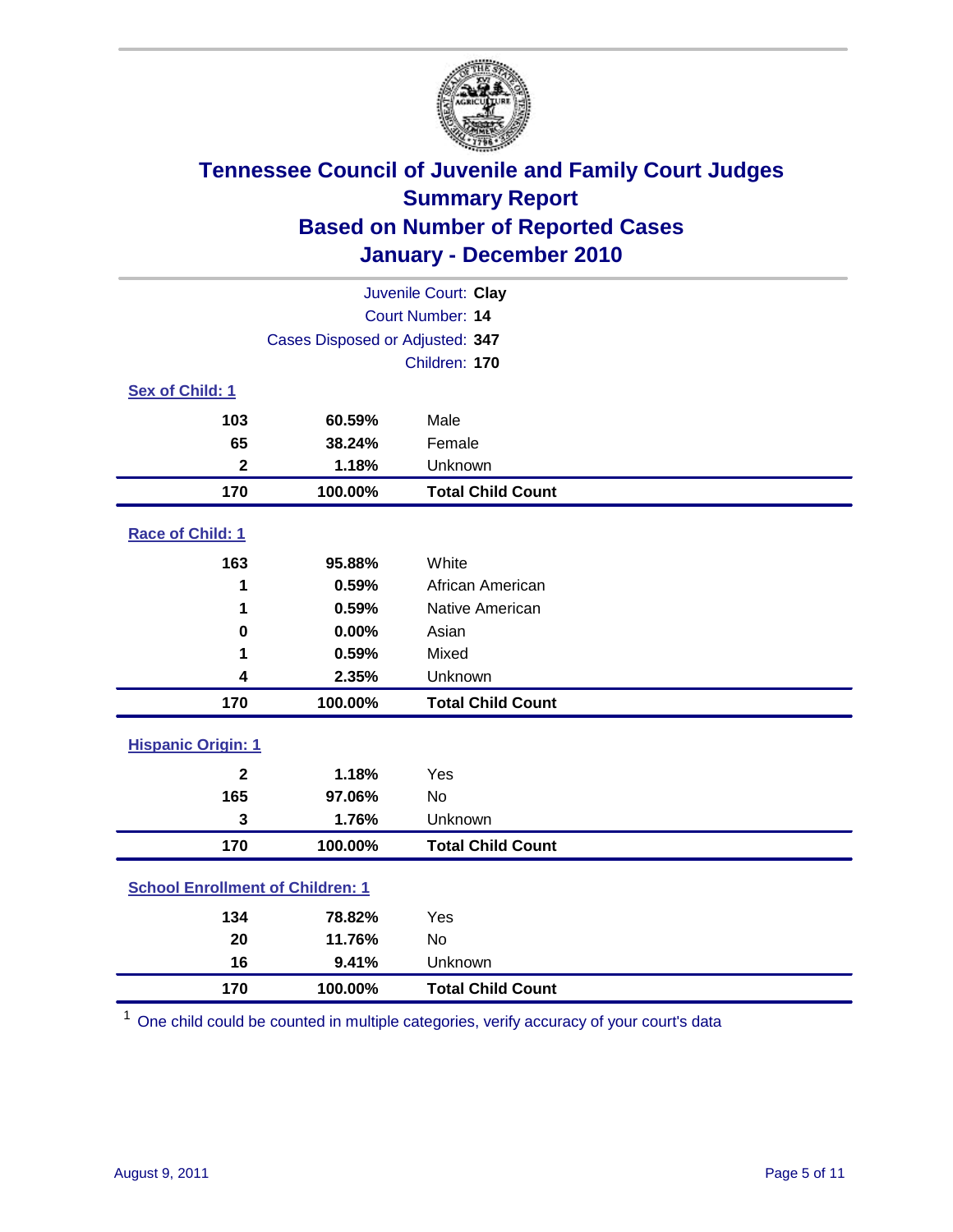

| Juvenile Court: Clay            |  |
|---------------------------------|--|
| Court Number: 14                |  |
| Cases Disposed or Adjusted: 347 |  |
| Children: 170                   |  |

### **Living Arrangement of Child at Time of Referral: 1**

| 170          | 100.00%  | <b>Total Child Count</b>     |
|--------------|----------|------------------------------|
| 1            | 0.59%    | Other                        |
| 19           | 11.18%   | Unknown                      |
| 2            | 1.18%    | Independent                  |
| 0            | $0.00\%$ | In an Institution            |
| 1            | 0.59%    | In a Residential Center      |
| 0            | $0.00\%$ | In a Group Home              |
| 14           | 8.24%    | With Foster Family           |
| $\mathbf{2}$ | 1.18%    | With Adoptive Parents        |
| 34           | 20.00%   | <b>With Relatives</b>        |
| 8            | 4.71%    | With Father                  |
| 34           | 20.00%   | With Mother                  |
| 16           | 9.41%    | With Mother and Stepfather   |
| 3            | 1.76%    | With Father and Stepmother   |
| 36           | 21.18%   | With Both Biological Parents |
|              |          |                              |

### **Type of Detention: 2**

| 347 | 100.00%  | <b>Total Detention Count</b> |
|-----|----------|------------------------------|
| 0   | 0.00%    | Other                        |
| 345 | 99.42%   | Does Not Apply               |
| 0   | $0.00\%$ | <b>Unknown</b>               |
| 0   | $0.00\%$ | <b>Psychiatric Hospital</b>  |
| 0   | 0.00%    | Jail - No Separation         |
| 0   | $0.00\%$ | Jail - Partial Separation    |
| 0   | $0.00\%$ | Jail - Complete Separation   |
| 1   | 0.29%    | Juvenile Detention Facility  |
| 1   | 0.29%    | Non-Secure Placement         |
|     |          |                              |

<sup>1</sup> One child could be counted in multiple categories, verify accuracy of your court's data

<sup>2</sup> If different than number of Cases (347) verify accuracy of your court's data.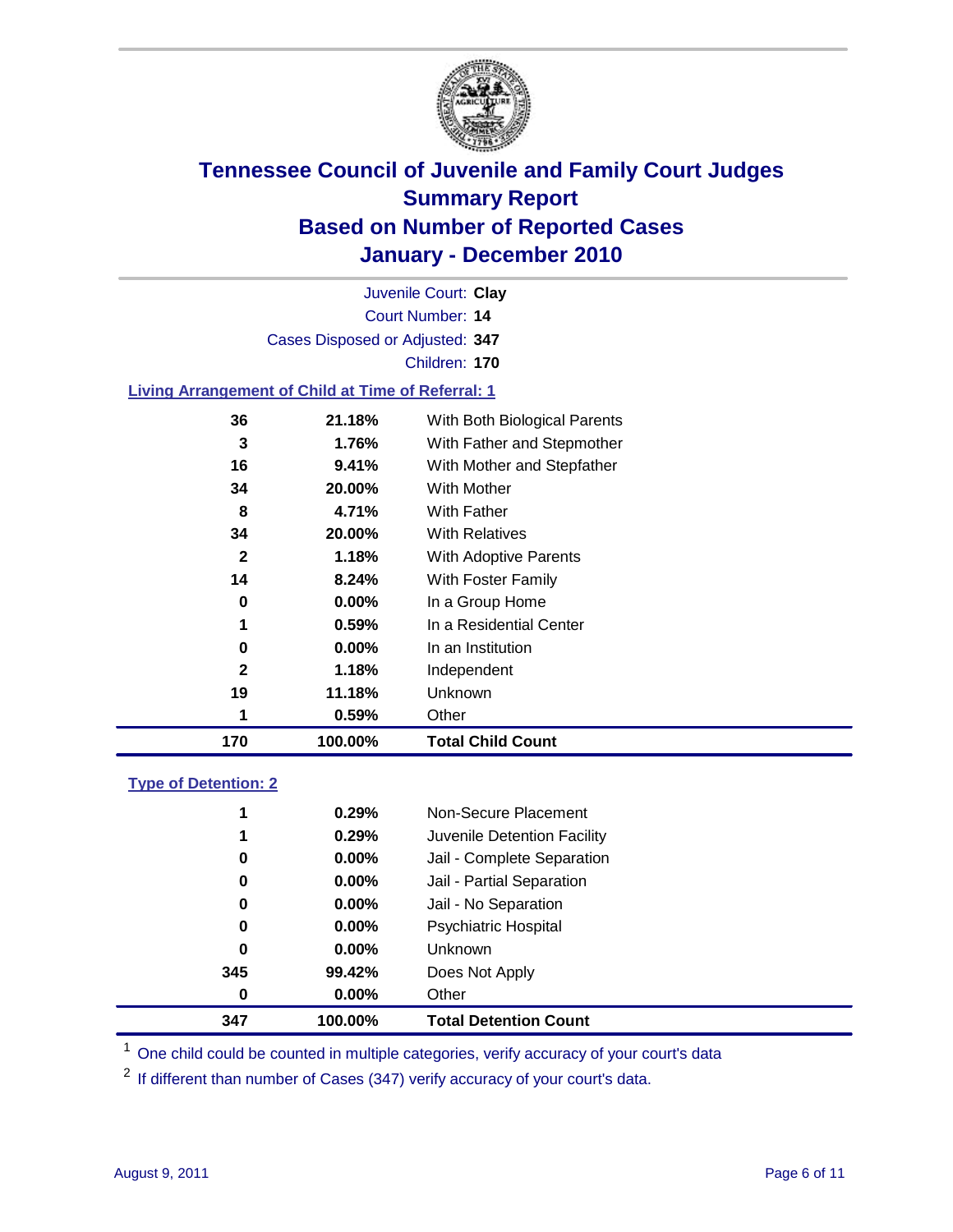

|                                                    |         | Juvenile Court: Clay                 |  |  |
|----------------------------------------------------|---------|--------------------------------------|--|--|
| Court Number: 14                                   |         |                                      |  |  |
| Cases Disposed or Adjusted: 347                    |         |                                      |  |  |
|                                                    |         | Children: 170                        |  |  |
| <b>Placement After Secure Detention Hearing: 1</b> |         |                                      |  |  |
| 1                                                  | 0.29%   | Returned to Prior Living Arrangement |  |  |
| $\bf{0}$                                           | 0.00%   | Juvenile Detention Facility          |  |  |
| 0                                                  | 0.00%   | Jail                                 |  |  |
| 1                                                  | 0.29%   | Shelter / Group Home                 |  |  |
| 0                                                  | 0.00%   | Foster Family Home                   |  |  |
| 0                                                  | 0.00%   | Psychiatric Hospital                 |  |  |
| 0                                                  | 0.00%   | Unknown                              |  |  |
| 345                                                | 99.42%  | Does Not Apply                       |  |  |
| $\mathbf 0$                                        | 0.00%   | Other                                |  |  |
| 347                                                | 100.00% | <b>Total Placement Count</b>         |  |  |
|                                                    |         |                                      |  |  |
| <b>Intake Actions: 2</b>                           |         |                                      |  |  |
| 60                                                 | 13.92%  | <b>Petition Filed</b>                |  |  |
| $\bf{0}$                                           | 0.00%   | <b>Motion Filed</b>                  |  |  |
| 121                                                | 28.07%  | <b>Citation Processed</b>            |  |  |
| $\Omega$                                           | 0.00%   | Notification of Paternity Processed  |  |  |
| 167                                                | 38.75%  | Scheduling of Judicial Review        |  |  |
| 59                                                 | 13.69%  | Scheduling of Administrative Review  |  |  |
| 15                                                 | 3.48%   | Scheduling of Foster Care Review     |  |  |
| $\bf{0}$                                           | 0.00%   | Unknown                              |  |  |
| 0                                                  | 0.00%   | Does Not Apply                       |  |  |
| 9                                                  | 2.09%   | Other                                |  |  |
| 431                                                | 100.00% | <b>Total Intake Count</b>            |  |  |

<sup>1</sup> If different than number of Cases (347) verify accuracy of your court's data.

<sup>2</sup> If different than number of Referral Reasons (431), verify accuracy of your court's data.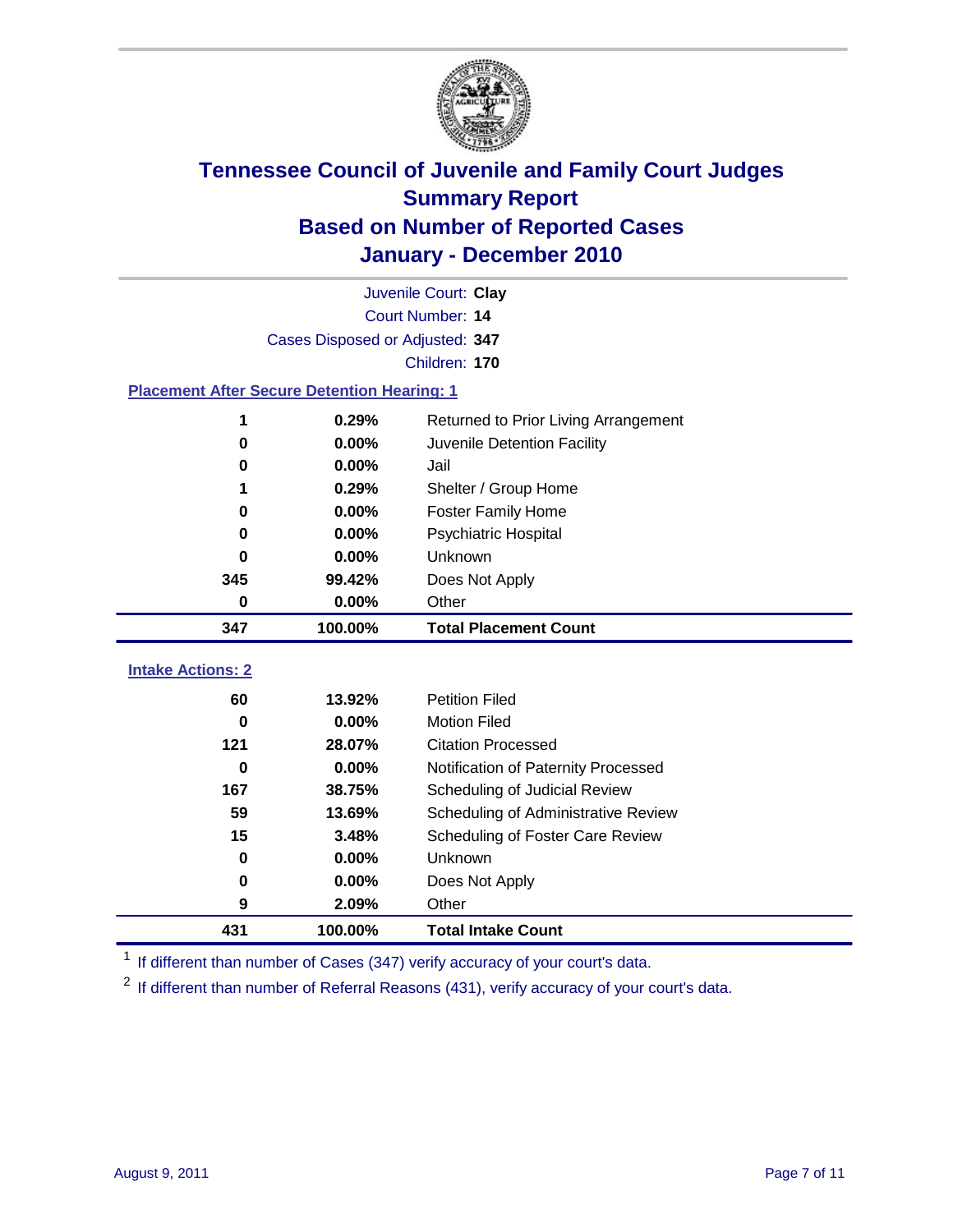

Court Number: **14** Juvenile Court: **Clay** Cases Disposed or Adjusted: **347** Children: **170**

### **Last Grade Completed by Child: 1**

| 20                                      | 11.76%  | Too Young for School         |  |
|-----------------------------------------|---------|------------------------------|--|
| 5                                       | 2.94%   | Preschool                    |  |
| 3                                       | 1.76%   | Kindergarten                 |  |
| 1                                       | 0.59%   | 1st Grade                    |  |
| 4                                       | 2.35%   | 2nd Grade                    |  |
| 5                                       | 2.94%   | 3rd Grade                    |  |
| 4                                       | 2.35%   | 4th Grade                    |  |
| 4                                       | 2.35%   | 5th Grade                    |  |
| 3                                       | 1.76%   | 6th Grade                    |  |
| 1                                       | 0.59%   | 7th Grade                    |  |
| 8                                       | 4.71%   | 8th Grade                    |  |
| 19                                      | 11.18%  | 9th Grade                    |  |
| 32                                      | 18.82%  | 10th Grade                   |  |
| 32                                      | 18.82%  | 11th Grade                   |  |
| $\mathbf 0$                             | 0.00%   | 12th Grade                   |  |
| 0                                       | 0.00%   | Non-Graded Special Ed        |  |
| 3                                       | 1.76%   | <b>GED</b>                   |  |
| 1                                       | 0.59%   | Graduated                    |  |
| $\bf{0}$                                | 0.00%   | <b>Never Attended School</b> |  |
| 25                                      | 14.71%  | Unknown                      |  |
| $\mathbf 0$                             | 0.00%   | Other                        |  |
| 170                                     | 100.00% | <b>Total Child Count</b>     |  |
| <b>Enrolled in Special Education: 1</b> |         |                              |  |

| 170 | 100.00% | <b>Total Child Count</b> |  |  |
|-----|---------|--------------------------|--|--|
| 25  | 14.71%  | Unknown                  |  |  |
| 132 | 77.65%  | No                       |  |  |
| 13  | 7.65%   | Yes                      |  |  |
|     |         |                          |  |  |

One child could be counted in multiple categories, verify accuracy of your court's data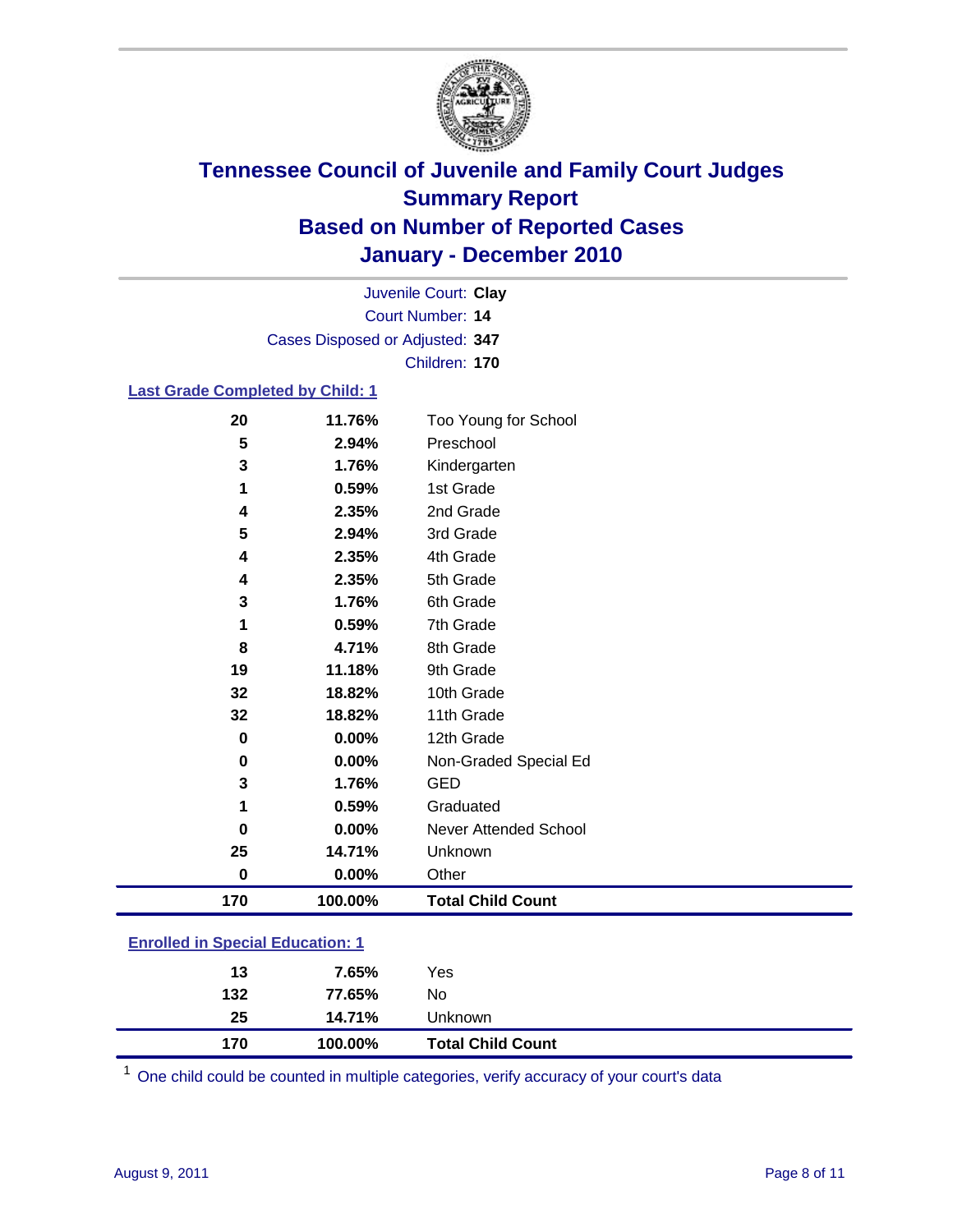

|                              |                                 | Juvenile Court: Clay      |
|------------------------------|---------------------------------|---------------------------|
|                              |                                 | <b>Court Number: 14</b>   |
|                              | Cases Disposed or Adjusted: 347 |                           |
|                              |                                 | Children: 170             |
| <b>Action Executed By: 1</b> |                                 |                           |
| 393                          | 91.18%                          | Judge                     |
| 38                           | 8.82%                           | Magistrate                |
| 0                            | $0.00\%$                        | <b>YSO</b>                |
| $\bf{0}$                     | $0.00\%$                        | Other                     |
| 0                            | $0.00\%$                        | Unknown                   |
| 431                          | 100.00%                         | <b>Total Action Count</b> |

### **Formal / Informal Actions: 1**

| 55  | 12.76%   | Dismissed                                        |
|-----|----------|--------------------------------------------------|
| 3   | 0.70%    | Retired / Nolle Prosequi                         |
| 0   | $0.00\%$ | <b>Complaint Substantiated Delinquent</b>        |
| 49  | 11.37%   | <b>Complaint Substantiated Status Offender</b>   |
| 0   | $0.00\%$ | <b>Complaint Substantiated Dependent/Neglect</b> |
| 0   | $0.00\%$ | <b>Complaint Substantiated Abused</b>            |
| 0   | $0.00\%$ | <b>Complaint Substantiated Mentally III</b>      |
| 0   | $0.00\%$ | Informal Adjustment                              |
| 0   | $0.00\%$ | <b>Pretrial Diversion</b>                        |
| 0   | $0.00\%$ | <b>Transfer to Adult Court Hearing</b>           |
| 0   | $0.00\%$ | Charges Cleared by Transfer to Adult Court       |
| 14  | 3.25%    | Special Proceeding                               |
| 83  | 19.26%   | <b>Review Concluded</b>                          |
| 226 | 52.44%   | Case Held Open                                   |
|     | 0.23%    | Other                                            |
| 0   | $0.00\%$ | <b>Unknown</b>                                   |
| 431 | 100.00%  | <b>Total Action Count</b>                        |

<sup>1</sup> If different than number of Referral Reasons (431), verify accuracy of your court's data.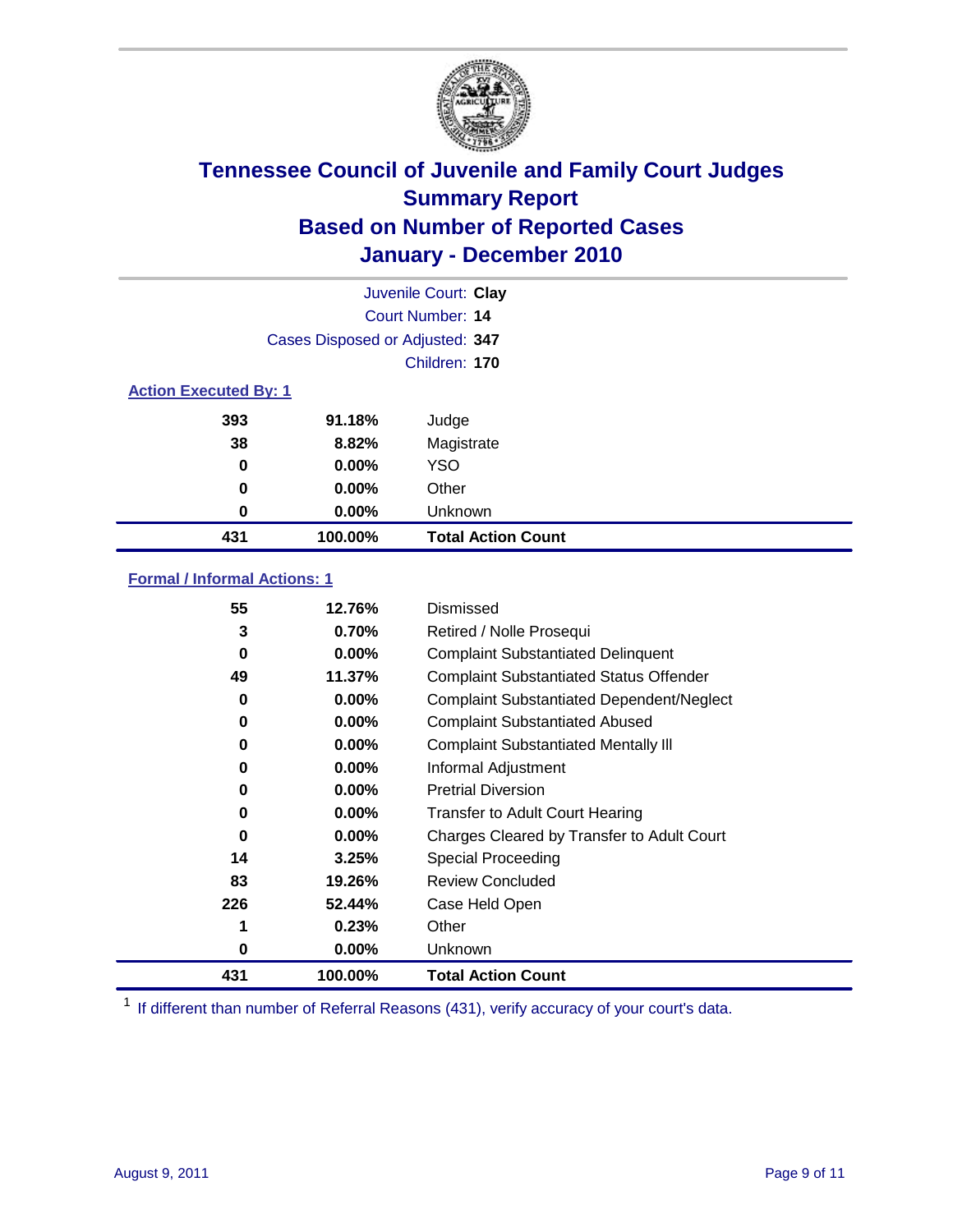

|                       |                                 | Juvenile Court: Clay                                  |
|-----------------------|---------------------------------|-------------------------------------------------------|
|                       |                                 | Court Number: 14                                      |
|                       | Cases Disposed or Adjusted: 347 |                                                       |
|                       |                                 | Children: 170                                         |
| <b>Case Outcomes:</b> |                                 | There can be multiple outcomes for one child or case. |
| 89                    | 20.70%                          | <b>Case Dismissed</b>                                 |
| 15                    | 3.49%                           | Case Retired or Nolle Prosequi                        |
| 0                     | 0.00%                           | Warned / Counseled                                    |
| 208                   | 48.37%                          | Held Open For Review                                  |
| 0                     | 0.00%                           | Supervision / Probation to Juvenile Court             |
| 27                    | 6.28%                           | <b>Probation to Parents</b>                           |
| 0                     | 0.00%                           | Referral to Another Entity for Supervision / Service  |
| 1                     | 0.23%                           | Referred for Mental Health Counseling                 |
| 0                     | 0.00%                           | Referred for Alcohol and Drug Counseling              |
| 0                     | 0.00%                           | <b>Referred to Alternative School</b>                 |
| 0                     | 0.00%                           | Referred to Private Child Agency                      |
| 27                    | 6.28%                           | Referred to Defensive Driving School                  |
| 0                     | 0.00%                           | Referred to Alcohol Safety School                     |
| 3                     | 0.70%                           | Referred to Juvenile Court Education-Based Program    |
| 1                     | 0.23%                           | Driver's License Held Informally                      |
| 0                     | 0.00%                           | <b>Voluntary Placement with DMHMR</b>                 |
| 0                     | 0.00%                           | <b>Private Mental Health Placement</b>                |
| 0                     | 0.00%                           | <b>Private MR Placement</b>                           |
| 0                     | 0.00%                           | Placement with City/County Agency/Facility            |
| 5                     | 1.16%                           | Placement with Relative / Other Individual            |
| 28                    | 6.51%                           | Fine                                                  |
| 0                     | 0.00%                           | <b>Public Service</b>                                 |
| 0                     | 0.00%                           | Restitution                                           |
| 0                     | 0.00%                           | <b>Runaway Returned</b>                               |
| 0                     | 0.00%                           | No Contact Order                                      |
| 0                     | 0.00%                           | Injunction Other than No Contact Order                |
| 0                     | 0.00%                           | <b>House Arrest</b>                                   |
| 0                     | 0.00%                           | <b>Court Defined Curfew</b>                           |
| 0                     | 0.00%                           | Dismissed from Informal Adjustment                    |
| 0                     | $0.00\%$                        | <b>Dismissed from Pretrial Diversion</b>              |
| 1                     | 0.23%                           | Released from Probation                               |
| 0                     | $0.00\%$                        | <b>Transferred to Adult Court</b>                     |
| 0                     | $0.00\%$                        | <b>DMHMR Involuntary Commitment</b>                   |